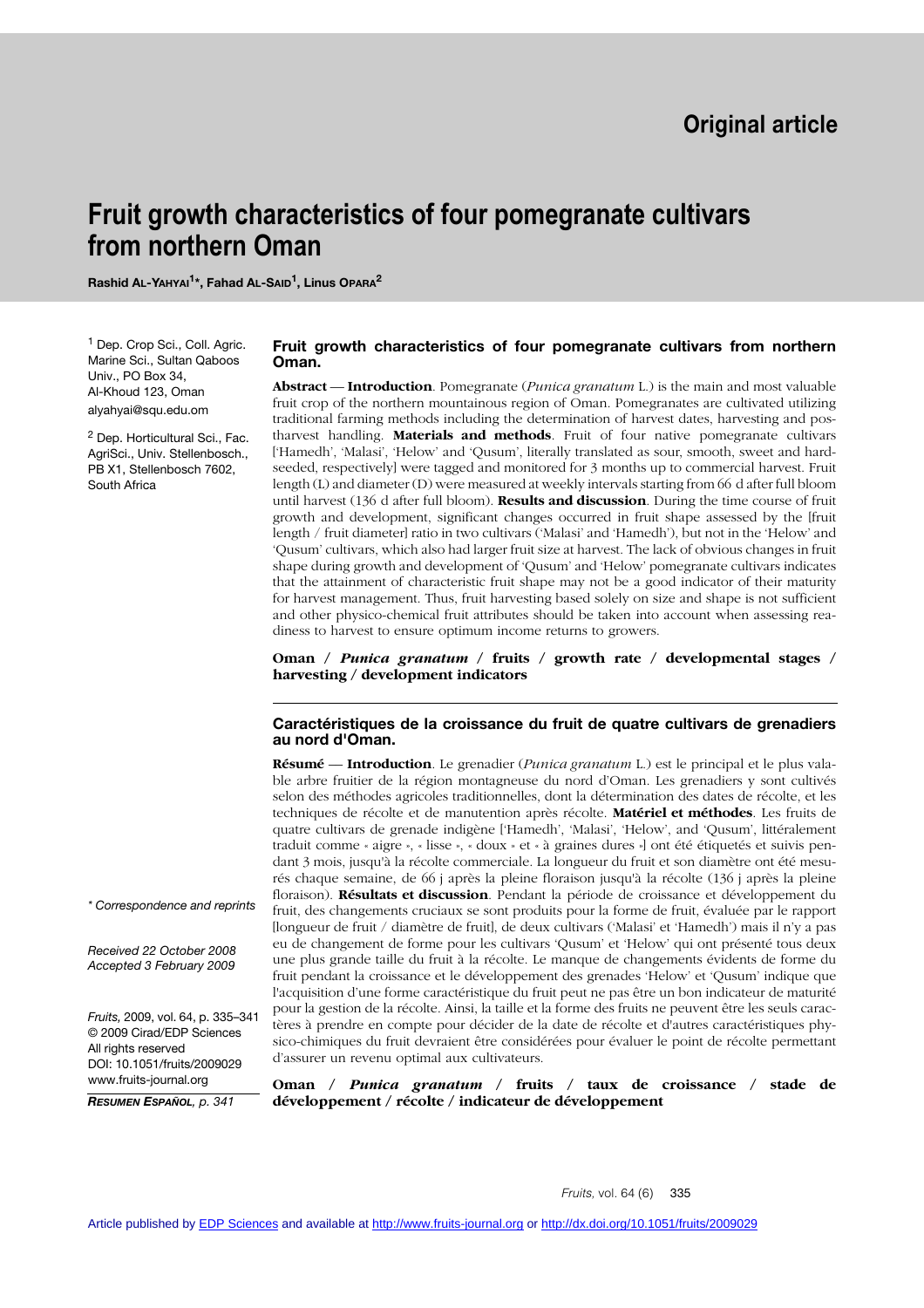# **1. Introduction**

Pomegranate (*Punica granatum* L. family: Punicaceae) is a subtropical fruit crop that is native to Iran and is currently cultivated throughout the world for its highly nutritious fruit arils. This species has been cultivated for centuries in many parts of the world such as Western Asia, Africa and Southern Europe [1].

Due to its high-altitude mountains and semi-arid climate, the Al Jabal al Akhdar area of northern Oman (23°04' N long., 57°38' E lat., and approximately 3000 m alt.), in the mountains of Al Hajar, is ideal for the cultivation of pomegranates. The minimum temperature during the winter months (Dec. – Feb.) reaches below 0 °C, which allows the cultivation of various low-chill deciduous fruit crops. Vegetative bud break and bloom of pomegranates in these mountains begin at the end of March through April. During the fruit development phase, the temperature continues to rise, reaching an average of 35 °C during the peak summer months (June–August). These climatic conditions are considered ideal for the cultivation of high quality pomegranates similar to major producing countries such as Turkey [2]. Several local cultivars are grown throughout the range of the Hajar mountains in northern Oman but the sweet type 'Helow' occupies the largest cultivated area. Other cultivars are grown to a much lesser extent due to undesirable characteristics such as hard seed (cv. 'Qusum'), or smaller size and smoother skin that is more susceptible to bruising (cv. 'Malasi'). Other cultivars are left to grow in the wild due to their highly acidic taste and small fruit size, often referred to as 'Hamedh', meaning ''sour'' [3]. Despite the undesirable eating quality or marketing attributes of some of these cultivars, they are grown commercially for alternative uses such as for juices, traditional medicines [4], or fabric dyes.

Fruit sugar and mineral content of pomegranates and other commodities sold in the Omani markets has been investigated by Al-Kindy *et al.* [5]. Recently, a more thorough study investigated the physico-chemical properties of commonly cultivated pomegranate cultivars in the northern mountainous region of Oman [3]. Results from this study indicated significant differences in the physical and chemical quality of Omani pomegranates.

Harvesting of pomegranates in Oman takes place from July to September but peaks in August. In Oman, pomegranate is mainly consumed fresh and prized for its taste and nutritional value, thus it is three to four times more expensive than imported pomegranates. Proper timing of fruit harvest is essential for maintaining quality produce. Fruit skin and juice color or the [sugar / acid] ratio are the main indicators for harvest in major pomegranate-producing countries [6]. However, harvesting of pomegranates in traditional cultivation in Oman is commonly based on fruit size and attainment of characteristic shape. Local consumers also assess the quality of pomegranates by their size, perhaps due to the high variability in fruit skin color development under the prevailing climate and growing conditions. During marketing, fruits are sorted by their size, and the largest fruits usually fetch the highest price. Fruit growth measurement and analysis is important for yield prediction and development of optimal maturity indices in fruit crops such as apples [7–9]. Despite the long history of pomegranate cultivation and utilization in the Al Jabal al Akhdar area of Oman [4], there is no reported study on the fruit growth attributes and maturation of these pomegranate cultivars. The objective of our study, therefore, was to determine the fruit growth characteristics of four pomegranate varieties grown in Oman.

# **2. Materials and methods**

#### **2.1. Plant materials**

Our study was conducted during the pomegranate fruiting season of 2007 in Al Jabal al Akhdar, a mountainous oasis in northern Oman. Four plots of mature pomegranate trees (approximately 50 years old) were used for this study. Each plot had three trees of the four native pomegranate cultivars, namely 'Hamedh', 'Malasi', 'Helow' and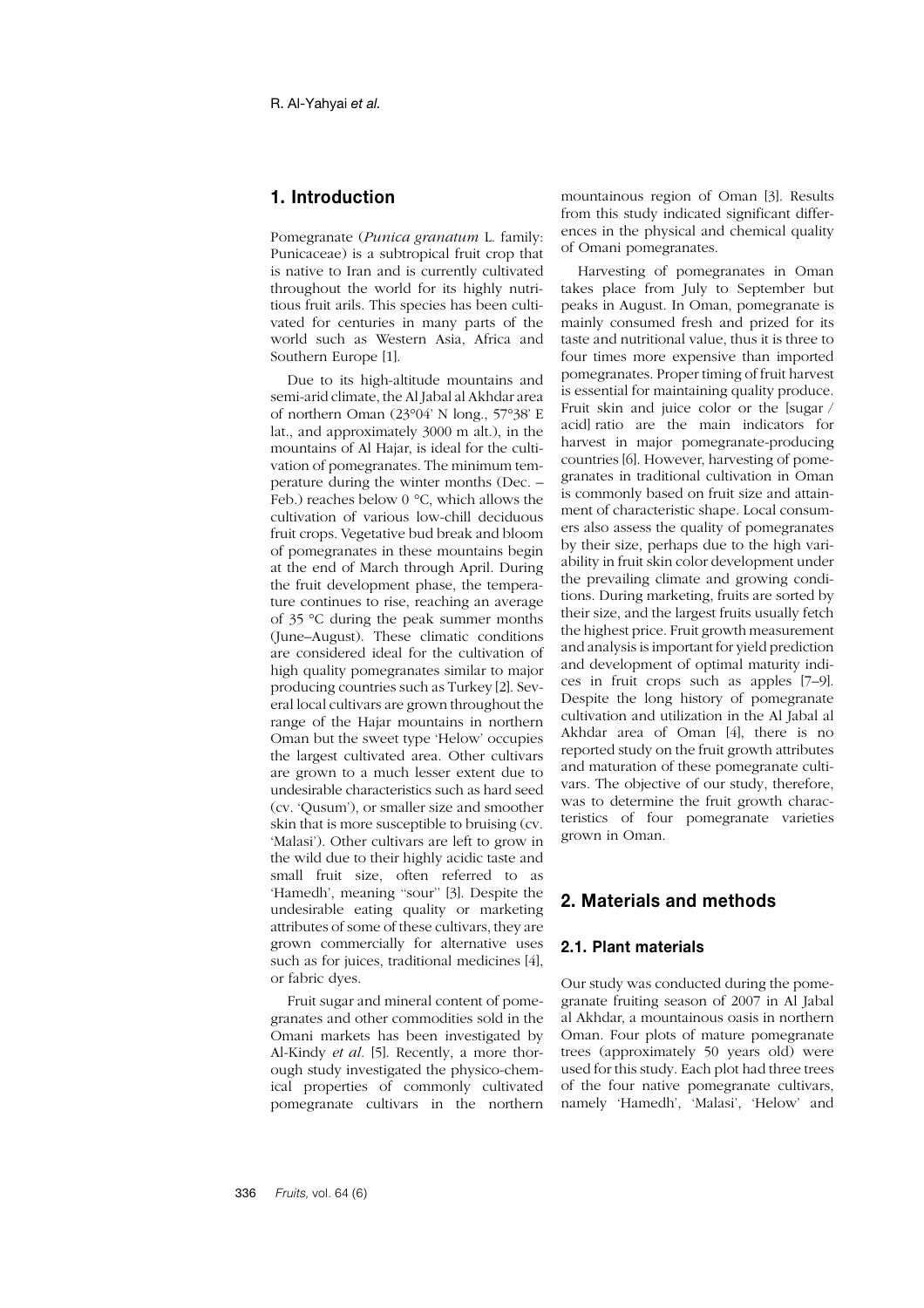'Qusum'; literally translated as "sour", "smooth", "sweet" and "hard-seeded", respectively. Trees were grown in traditionally constructed terraces and irrigated weekly. Gebauer *et al.* provide a description of mountain oasis fruit cultivation in Oman  $[10]$ .

### **2.2. Fruit growth measurements and analysis**

Three replication trees per cultivar were randomly selected for studying fruit growth measurements and analysis. While a slightly larger sample (~10) of fruits per tree has been cited for such studies, we measured only five fruits per replication tree. Indeed, considering the very limited cultivation area, high value (US\$ 5 per fruit compared with US\$ 0.30 per fruit for imported fruits) and rarity of these pomegranates in an arid country such as Oman (*figures 1, 2*), obtaining a larger number of fruits or trees was not possible. Thus, five fruits per tree were tagged and monitored for 10 weeks up to commercial harvest. Measurements were recorded at weekly intervals starting from 66 d after full bloom until harvest (136 d after full bloom). Indeed, for the same reasons as those which led to the choice of sampling only five and not ten fruits per tree, and due to cultural opinions about early sale of fruits among pomegranate growers in remote mountains, we also could not obtain fruits for measurements prior to 66 d after full bloom. The growers auction the fruits only when they are fully mature and ready for harvest (thus with a high price); therefore, auctioning them at an earlier date (*i.e.,* at fruit set) would have violated their traditional beliefs and customs. This may seem strange, but each grower owns only about 3–6 pomegranate trees in an area of 25–60 m<sup>2</sup> [3]. There are no large-scale publicly or privately owned pomegranate orchards in the country.

Fruit growth analyses were based on the methods of Opara [7] and Opara and Tadesse [8, 9]. Lineal fruit growth parameters (length and diameter) were used to quantify cumulative growth. Fruit length and diameter were measured at two opposite longitudinal and equatorial fruit perimeters (excluding the fruit calyx). The following



#### **Figure 1**.

Pomegranate trees grown among other deciduous fruit trees in a dry valley in Al Jabal al Akhdar, Oman.



derived indices of fruit growth were calcu-**Figure 2**. lated based on the lineal measurements of growth:

– fruit volume in cm<sup>3</sup>,  $V = [(4 / 3) \times \Pi \times r^3]$ , where  $r$  is the average of the fruit radius of the fruit diameter and length. Fruit volume was calculated by assuming a spherical shape;

Aerial view of Saiq, a village in Al Jabal al Akhdar, where highvalue pomegranates are cultivated in small-holder farms.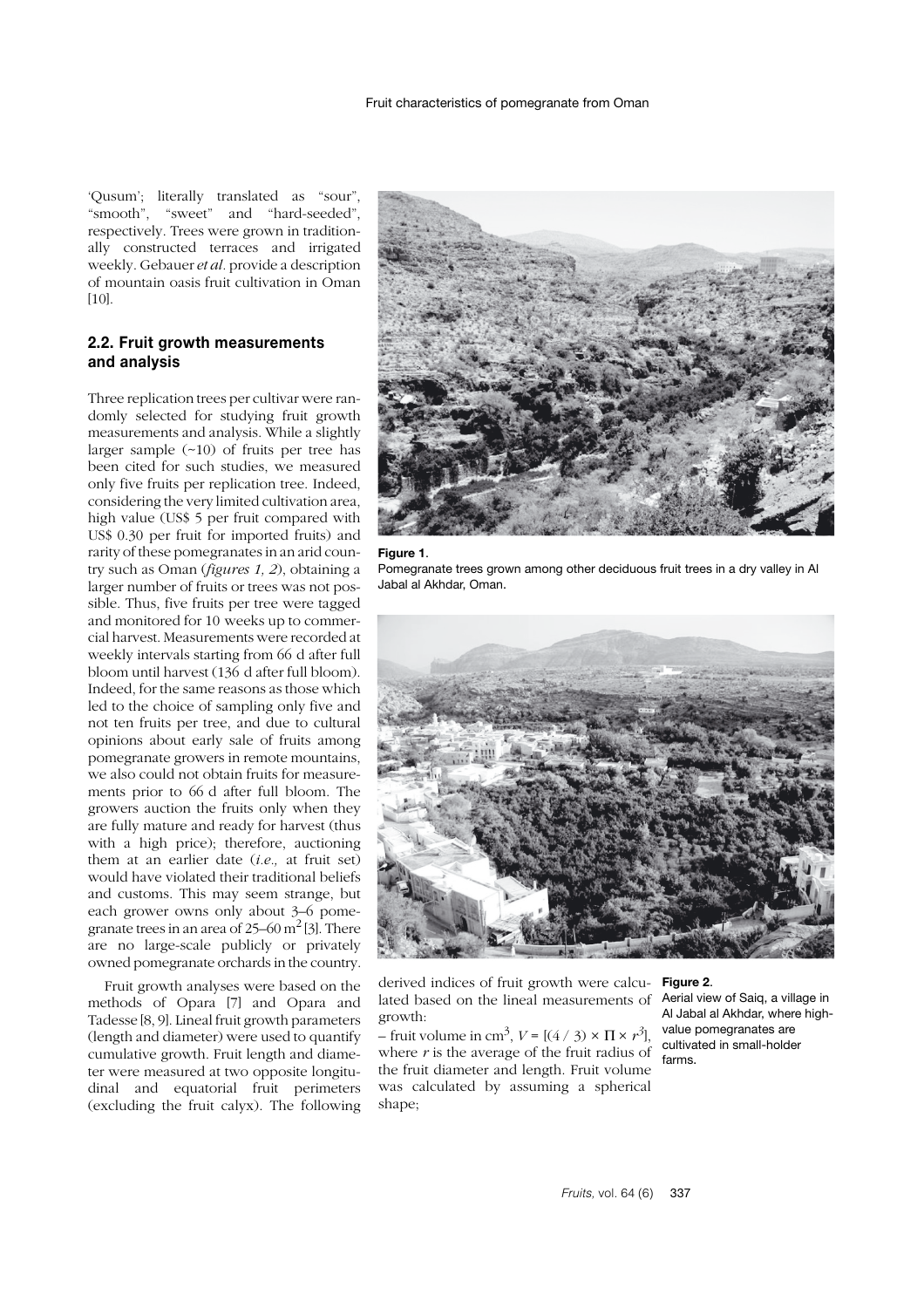#### **Figure 3.**

Fruit diameter and length of four pomegranate cultivars grown in Oman measured from 66 d after full bloom until harvest (*N* = 15, data point average  $\pm$  standard error).



#### **Figure 4.**

Fruit spherical volume of four pomegranate cultivars grown in Oman measured from 66 d after full bloom until harvest (*N* = 15, data point average ± standard error).



– absolute fruit growth rate in  $cm<sup>3</sup> \cdot week<sup>-1</sup>$ .  $AGR = [dV/dt]$ , where *t* is the interval (in days) between measurements;

 $-$  relative growth rate in cm<sup>3</sup>·week<sup>-1</sup>, *RGR* =  $[d(\log_e V)/dt]$ ;

 $-$  fruit shape index,  $S =$  [fruit length / fruit diameter].

Additionally, the means of fruit spherical volume (*V*) at harvest of the four cultivars were compared using covariance analysis. Initial fruit volumes were used as the covariant and mean differences were determined using Duncan's Multiple Range Test. The GLM Procedure of SAS (SAS Inst., Carey, NC) was used for these calculations.

# **3. Results and discussion**

Throughout the growth measurement period [(66 to 136) d after full bloom], differences in fruit dimensions were measured among some of the local cultivars studied (*figure 3*). The cultivars 'Qusum' and 'Helow' had the highest fruit diameter, followed by 'Malasi', and the smallest diameter was recorded for the 'Hamedh' cultivar. Fruit length was initially significantly higher for the 'Hamedh', 'Qusum' and 'Malasi' cultivars than for 'Hamedh'. However, when fruit reached maturity, 'Helow' attained the highest fruit length, while 'Hamedh' remained smaller than all other cultivars. A slight decrease in fruit length and diameter of the 'Hamedh' cultivar occurred at 115 d after full bloom. We speculate that this could be caused by loss of several fruits from the wildly grown 'Hamedh' cultivar and did not influence the final outcome of the results.

To determine the changes in fruit size over time, fruit spherical volume was calculated based on fruit length and diameter measurements. Initially, 'Helow' and 'Qusum' had the largest fruit volume, followed by 'Malasi', while 'Hamedh' had the smallest fruit volume (*figure 4*). However, covariance analysis showed significant differences in fruit volume among the cultivars, ranging from  $417.56$  cm<sup>3</sup> for 'Helow' to 146.46 cm<sup>3</sup> for 'Hamedh' (*table I*). To illustrate the changes that occurred from the first measurement, cumulative fruit volume was calculated for all cultivars (*figure 5*). The data showed that, at 87 d after full bloom, differences in growth rate were observed among the cultivars that initially had the largest fruit volume ('Helow' and 'Qusum') and those with the smallest fruit volume ('Malasi' and 'Hamedh') (*figure 5*). From 87 d after full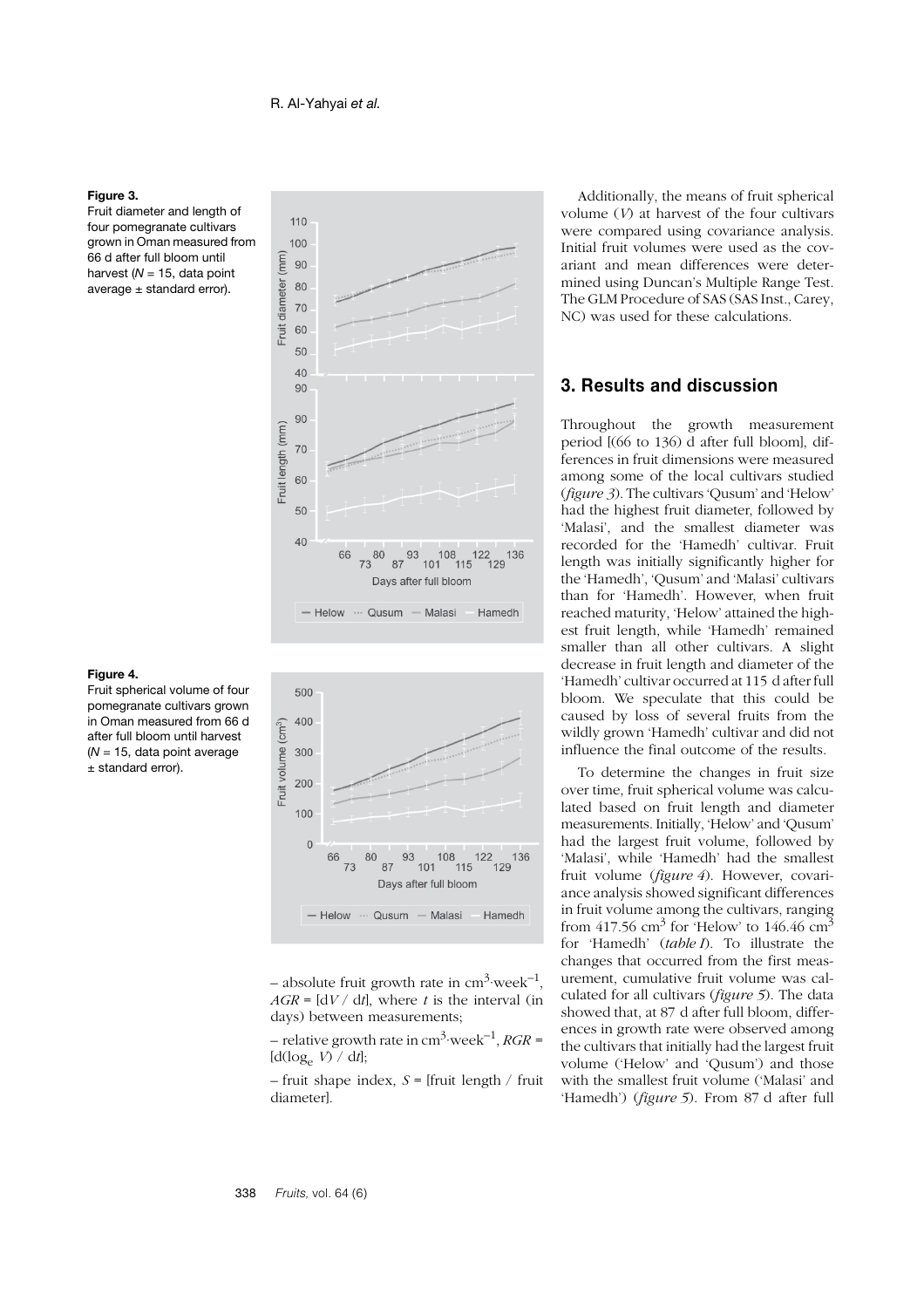bloom, the order of cumulative fruit volume among cultivars was 'Helow' > 'Qusum' > 'Malasi' > 'Hamedh' (*figure 5*).

Analysis of absolute fruit growth indicated two distinct patterns for all cultivars. The first was from 73 d after full bloom until 108 d after full bloom and the second from 115 d after full bloom until 136 d after full bloom (*figure 6*). During these two periods, 'Helow' and 'Qusum' had higher fruit growth compared with 'Malasi' and 'Hamedh'. A similar trend was also observed for the relative fruit growth rate (*figure 7*). Gozlekçi and Kaynak reported a two-phase growth pattern for pomegranate fruit, initially fast, then a second phase with slow fruit growth [11]. This two-phase growth pattern led to the conclusion that pomegranate fruit follows a sigmoidal fruit growth pattern [11–13]. However, our relative fruit growth data did not follow a specific growth trend, perhaps due to late measurements of fruit dimensions (66 d after full bloom), to inherent genetic variability among the cultivars or to the variability in the growing conditions [7].

During pomegranate fruit growth and development, significant changes occurred in fruit shape (sphericity) among the cultivars studied (*figure 8*). 'Qusum' and 'Helow' cultivars showed little change in shape, while 'Malasi' and 'Hamedh' showed a steady increase in fruit diameter, which resulted in less elongated fruit (declining sphericity) as growth progressed. At harvest, the fruit shape index, the [length / diameter] ratio, was highest for 'Malasi', followed by 'Hamedh' and 'Helow', and lowest for 'Qusum'. The lack of obvious changes in fruit shape during growth and development of the 'Qusum' and 'Helow' pomegranate cultivars indicated that the attainment of characteristic fruit shape may not be a good indicator of their maturity for harvest management. Moreover, changes in fruit shape might coincide with the onset of physical defects that are related to fruit growth stress such as cracking and splitting [14], similar to those occurring to apple fruits [8, 9]. Thus, measurement of other physico-chemical changes during fruit growth and development (such as sugar, acidity and color) may provide better indicators of readiness to

#### **Table I.**

Fruit spherical volume at harvest of four pomegranate cultivars grown in Oman.

| Cultivar | Fruit volume at harvest<br>$\text{(cm}^3\text{)}$ |
|----------|---------------------------------------------------|
| Hamedh   | 146.46 d                                          |
| Malasi   | 289.70c                                           |
| Qusum    | 364.56h                                           |
| Helow    | 417.56a                                           |

Means with different subscripts in the column are significantly different according to Duncan's Multiple Range Test (*N* = 15, *P* = < 0.0001).



#### 6 5  $\overline{4}$  $\overline{3}$  $\overline{c}$  $\overline{1}$  $\Omega$  $\frac{3}{101}$  108 66 80 93  $\frac{122}{115}$  129 136  $73$ 87 Days after full bloom

- Helow - Qusum - Malasi

rate

Absolute fruit arowth

#### **Figure 5.**

Cumulative fruit growth of four pomegranate cultivars grown in Oman measured from 66 d after full bloom until harvest (*N* = 15, data point average  $\pm$  standard error).

#### **Figure 6.**

Absolute fruit growth rate of four pomegranate cultivars grown in Oman measured from 66 d after full bloom until harvest (*N* = 15, data point average  $\pm$  standard error).

Hamedh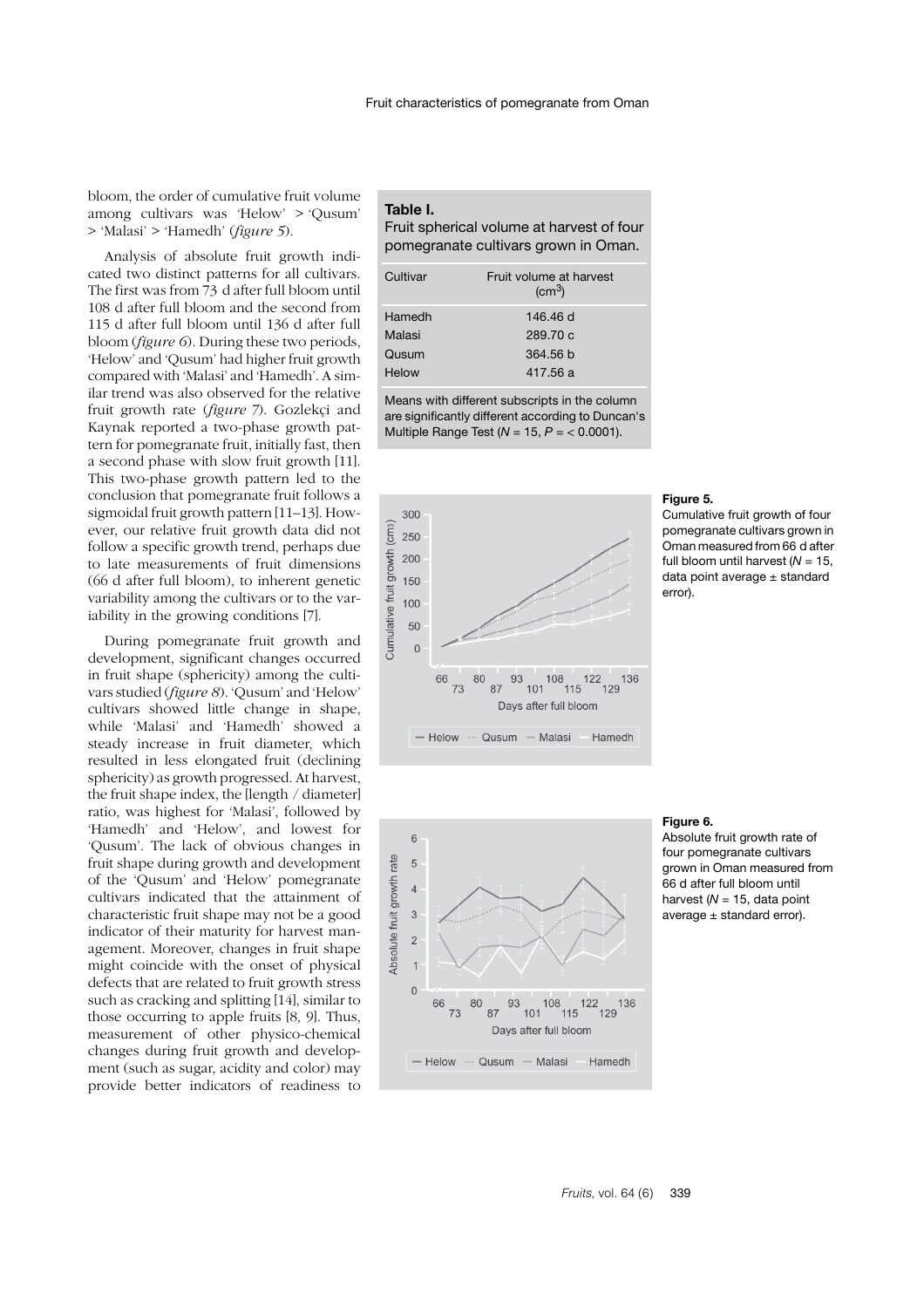#### **Figure 7.**

Fruit relative growth rate of four pomegranate cultivars grown in Oman measured from 66 d after full bloom until harvest (*N* = 15, data point average ± standard error).



#### **Figure 8.**

Fruit shape index (sphericity) of four pomegranate cultivars grown in Oman measured from 66 d after full bloom until harvest (*N* = 15, data point average  $\pm$  standard error).



harvest of the pomegranate cultivars studied [3, 4, 15].

# **4. Conclusions**

Pomegranate fruit length and diameter continued to grow at various rates among the locally-grown cultivars in the northern mountains of Al Jabal al Akhdar in the Sultanate of Oman. Fruit size at harvest varied significantly among cultivars, with the most commonly grown commercial sweet cultivar 'Helow' having the largest size and the sour-tasting wild cultivar 'Hamedh' having the smallest one. The sigmoidal fruit growth pattern reported for pomegranate was not obvious in this study, perhaps because monitoring and measuring did not start at fruit setting. Nonetheless, two distinct fruit growth rates were observed. The first was from 73 d after full bloom until 108 d after full bloom and the second from 115 d after full bloom until 136 d after full bloom. Two cultivars showed little change in the fruit shape index, expressed as sphericity, *i.e*., 'Qusum' and 'Hamedh', while the more rounded 'Malasi' and 'Hamedh' cultivars showed a steady decline in sphericity with fruit development. Our study showed the variable patterns of fruit growth and fruit shape leading to harvest. Because of this variability in fruit shape during the period of commercial harvest, fruit harvesting based solely on size and shape for all cultivars is not sufficient to ensure optimum maturity for fruit utilization and performance during postharvest handling and storage. Other indicators such as the changes in physico-chemical fruit attributes at maturity may be taken into account when assessing readiness to harvest to ensure optimum income returns to growers.

# **Acknowledgement**

Financial support for this study was provided through His Majesty's Strategic Research Project on "Postharvest Technology of Omani Fresh Produce" (Project No. SR/AGR/BIOR/05/01). The assistance of Al-Jabal-al-Akhdar Agricultural Development Center of the Ministry of Agriculture is appreciated.

## **References**

- [1] Morton J., Pomegranate, in: Morton J. (Ed.), Fruits of warm climates, J.F. Morton, Miami, Fla, USA, 1987, pp. 352–355.
- [2] Özgüven A.I., Yilmaz C., Pomegranate growing in Turkey, Options Méditerr. Sér. A. 42 (2000) 41–48.
- [3] Al-Said F., Opara L., Al-Yahyai R., Physicochemical quality attributes of pomegranate cultivars (*Punica granatum* L.) grown in the Sultanate of Oman, J. Food Eng. 90 (2009) 129–134.